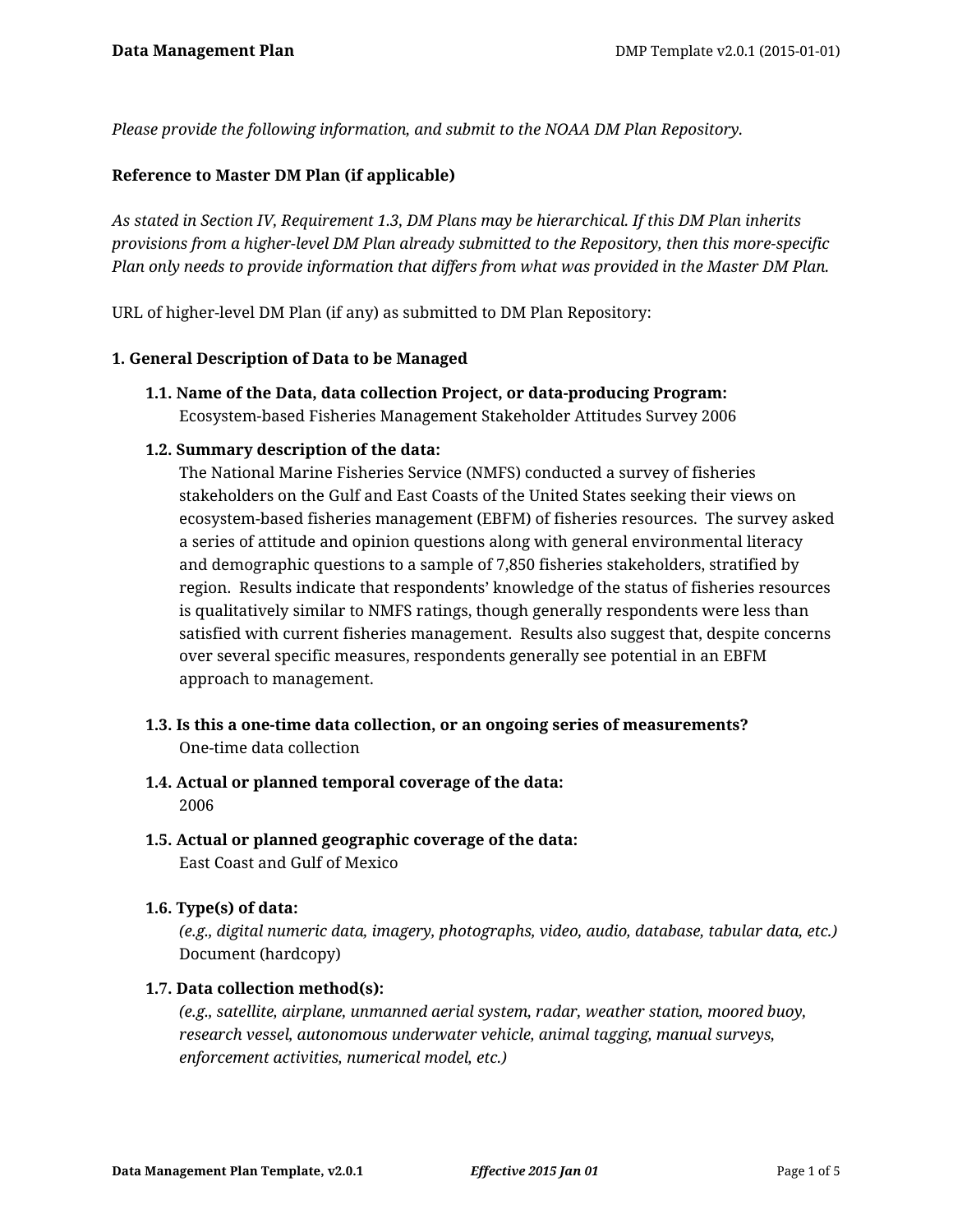**1.8. If data are from a NOAA Observing System of Record, indicate name of system:**

**1.8.1. If data are from another observing system, please specify:**

### **2. Point of Contact for this Data Management Plan (author or maintainer)**

**2.1. Name:**

Kristy A Wallmo

**2.2. Title:** Metadata Contact

## **2.3. Affiliation or facility:**

- **2.4. E-mail address:** kristy.wallmo@noaa.gov
- **2.5. Phone number:** 301-427-8190

## **3. Responsible Party for Data Management**

*Program Managers, or their designee, shall be responsible for assuring the proper management of the data produced by their Program. Please indicate the responsible party below.*

**3.1. Name:** Kristy A Wallmo

**3.2. Title:** Data Steward

### **4. Resources**

*Programs must identify resources within their own budget for managing the data they produce.*

## **4.1. Have resources for management of these data been identified?** No

# **4.2. Approximate percentage of the budget for these data devoted to data management ( specify percentage or "unknown"):**

Unknown

## **5. Data Lineage and Quality**

*NOAA has issued Information Quality Guidelines for ensuring and maximizing the quality, objectivity, utility, and integrity of information which it disseminates.*

# **5.1. Processing workflow of the data from collection or acquisition to making it publicly accessible**

*(describe or provide URL of description):*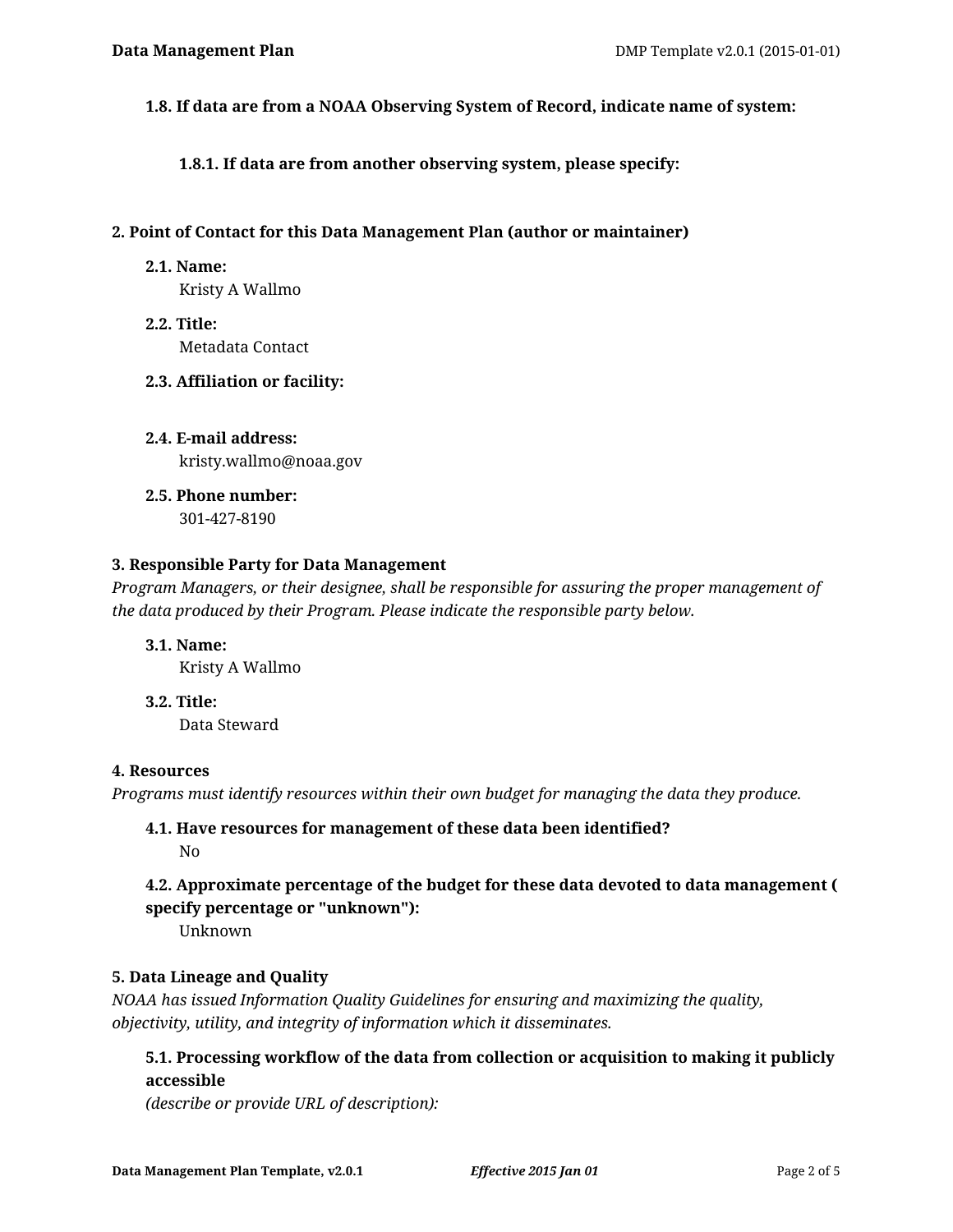Lineage Statement: Data collected via survey

**5.1.1. If data at different stages of the workflow, or products derived from these data, are subject to a separate data management plan, provide reference to other plan:**

**5.2. Quality control procedures employed (describe or provide URL of description):** Focus groups conducted to ensure unbiased instrument, QA/QC check at data entry, Peer review results

# **6. Data Documentation**

*The EDMC Data Documentation Procedural Directive requires that NOAA data be well documented, specifies the use of ISO 19115 and related standards for documentation of new data, and provides links to resources and tools for metadata creation and validation.*

- **6.1. Does metadata comply with EDMC Data Documentation directive?** No
	- **6.1.1. If metadata are non-existent or non-compliant, please explain:** Missing/invalid information: - 1.7. Data collection method(s)
- **6.2. Name of organization or facility providing metadata hosting:** NMFS Office of Science and Technology
	- **6.2.1. If service is needed for metadata hosting, please indicate:**
- **6.3. URL of metadata folder or data catalog, if known:** https://www.fisheries.noaa.gov/inport/item/26257

## **6.4. Process for producing and maintaining metadata**

*(describe or provide URL of description):*

Metadata produced and maintained in accordance with the NOAA Data Documentation Procedural Directive: https://nosc.noaa.gov/EDMC/DAARWG/docs/EDMC\_PD-Data\_Documentation\_v1.pdf

## **7. Data Access**

*NAO 212-15 states that access to environmental data may only be restricted when distribution is explicitly limited by law, regulation, policy (such as those applicable to personally identifiable information or protected critical infrastructure information or proprietary trade information) or by security requirements. The EDMC Data Access Procedural Directive contains specific guidance, recommends the use of open-standard, interoperable, non-proprietary web services, provides information about resources and tools to enable data access, and includes a Waiver to be submitted to justify any approach other than full, unrestricted public access.*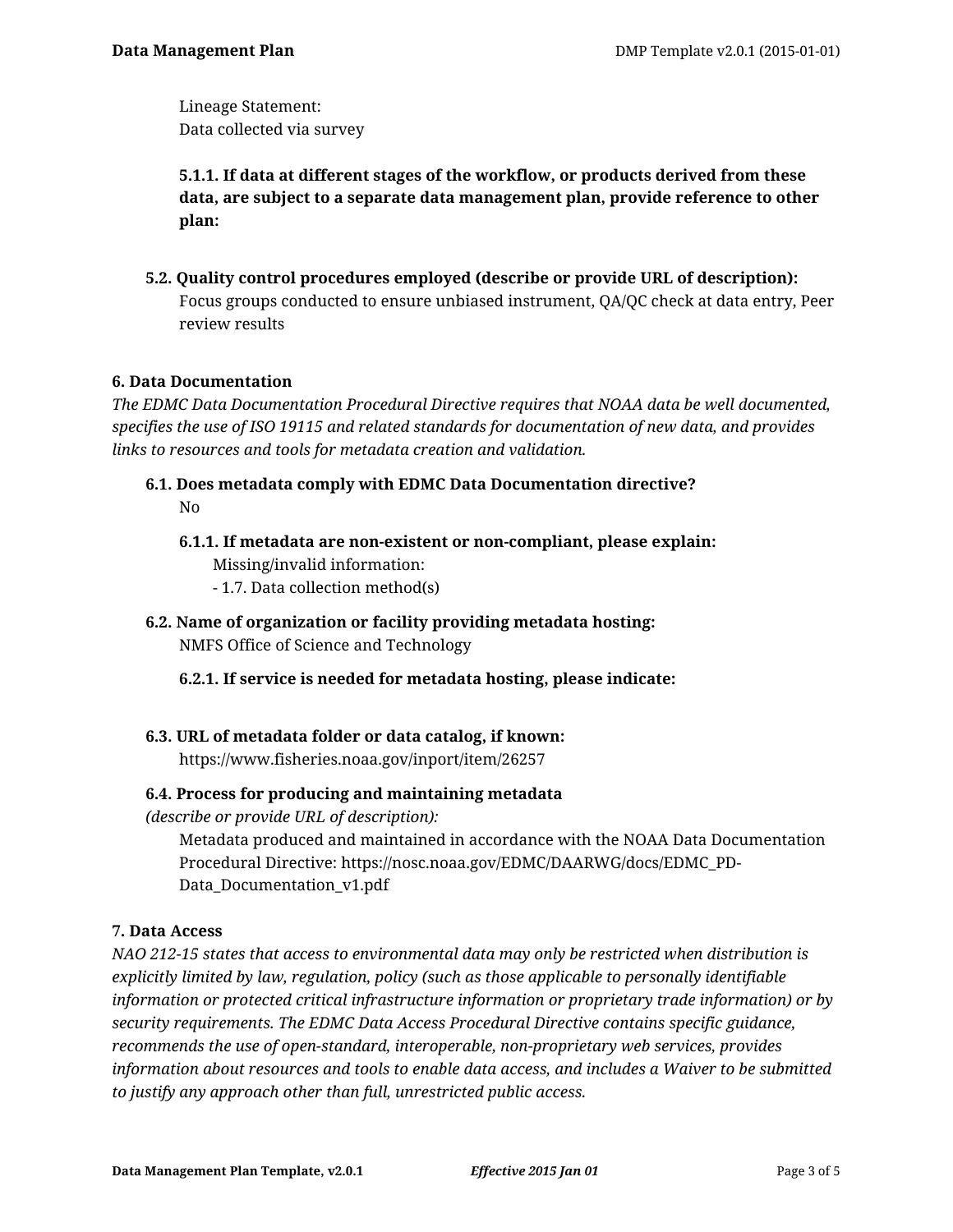**7.1. Do these data comply with the Data Access directive?**

No

**7.1.1. If the data are not to be made available to the public at all, or with limitations, has a Waiver (Appendix A of Data Access directive) been filed?** No

**7.1.2. If there are limitations to public data access, describe how data are protected from unauthorized access or disclosure:**

Person can request the data. All confidential information must be stripped before data access is granted.

**7.2. Name of organization of facility providing data access:**

NMFS Office of Science and Technology (OST)

- **7.2.1. If data hosting service is needed, please indicate:** Yes
- **7.2.2. URL of data access service, if known:** https://noaa-fisheries-hq.data.socrata.com/resource/vsid-fu7t.json
- **7.3. Data access methods or services offered:**

Person can request the data. All confidential information must be stripped before data access is granted.

**7.4. Approximate delay between data collection and dissemination:**

14 Days

**7.4.1. If delay is longer than latency of automated processing, indicate under what authority data access is delayed:**

## **8. Data Preservation and Protection**

*The NOAA Procedure for Scientific Records Appraisal and Archive Approval describes how to identify, appraise and decide what scientific records are to be preserved in a NOAA archive.*

### **8.1. Actual or planned long-term data archive location:**

*(Specify NCEI-MD, NCEI-CO, NCEI-NC, NCEI-MS, World Data Center (WDC) facility, Other, To Be Determined, Unable to Archive, or No Archiving Intended)* NCEI\_CO

**8.1.1. If World Data Center or Other, specify:**

- **8.1.2. If To Be Determined, Unable to Archive or No Archiving Intended, explain:**
- **8.2. Data storage facility prior to being sent to an archive facility (if any):** NMFS Office of Science and Technology - Silver Spring, MD